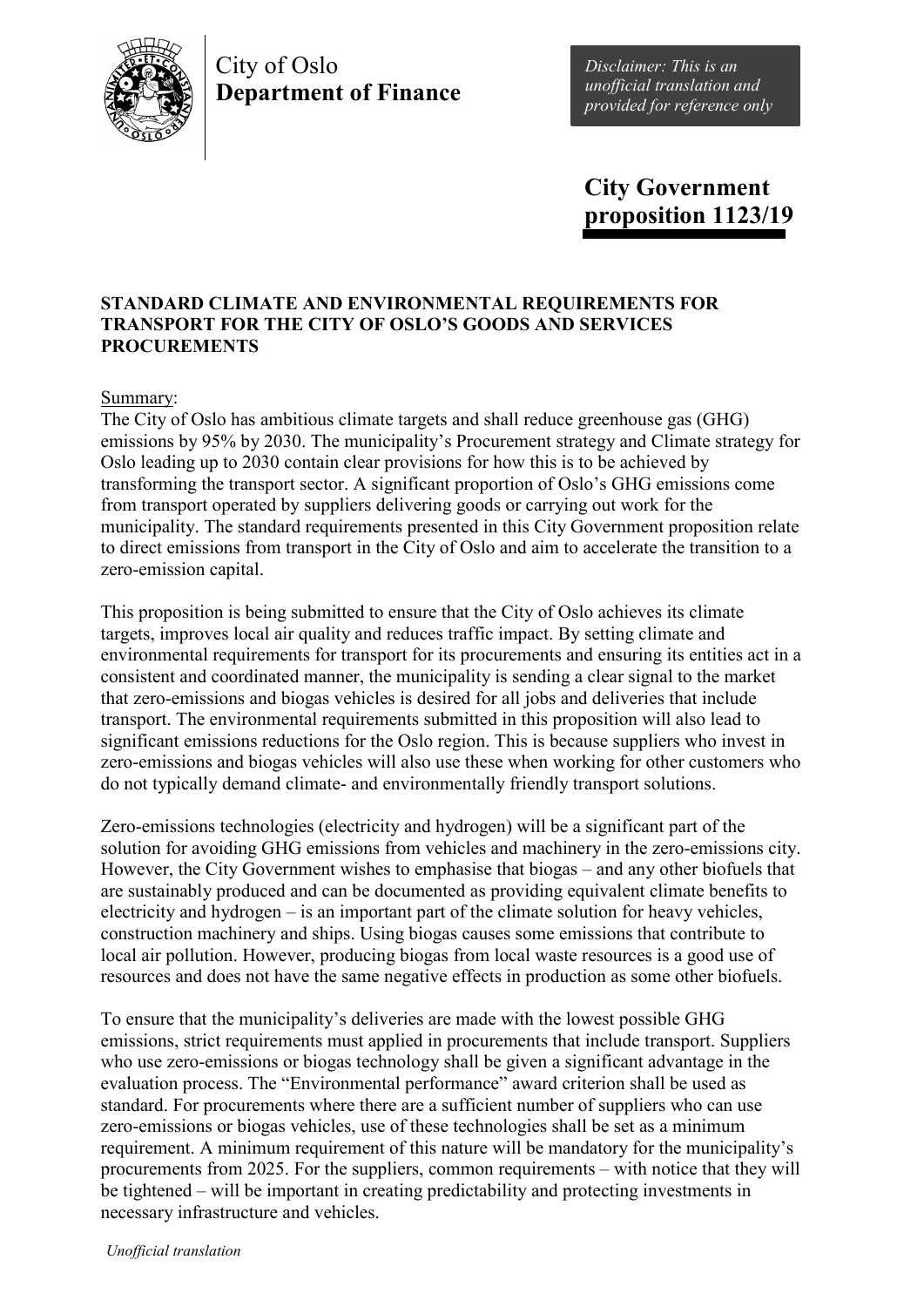Energy-efficient driving, sensible transport planning and route optimisation, as well as switching more goods to electric cargo bikes, are examples of measures that reduce emissions and traffic. Requirements for such measures shall therefore be included in relevant procurements.

This City Government proposition paves the way for the City of Oslo's entities to use standardised requirements in procurements. The entities have a duty to carry out market surveys so that the requirements to be used are applied in a way that produces the best results. The municipality's Agency for Improvement and Development (AID) shall be responsible for developing requirements and guidance, and assisting the entities in implementing the requirements.

Oslo has already distinguished itself as a city with a strong focus on climate-friendly mobility solutions. This City Government proposition makes an important contribution in achieving the climate targets. The proposal could also play an important role in mobilising equivalent efforts among other public-sector purchasers, both in Norway and internationally.

The standard requirements adopted in this proposition have been developed on the basis of several years' experiences and mapping via the BuyZET pilot project, in which the City of Oslo was represented by  $AID<sup>1</sup>$  $AID<sup>1</sup>$  $AID<sup>1</sup>$ . The requirements are also based on input from affected municipal entities and selected suppliers.

### Statement of proposition:

### **1. Introduction**

The challenges of climate change require a significant transformation in all sectors. The goal is to limit global warming and its consequences. The City of Oslo has set itself ambitious climate targets and shall reduce its emissions by 95% (from the 1990 baseline) by 2030. Achieving this climate target requires all individual and sectoral emissions to be addressed.

More than 60% of Oslo's GHG emissions come from mobile sources, predominantly road transport. In addition, at times, the city has high concentrations of particulate emissions and airborne dust, which means poor living conditions for many of the city's residents. Fossil fuel vehicles also generate a lot of noise, and a transition to zero-emissions technologies will contribute to reduce noise pollution. The vehicle fleet has undergone a rapid technological shift, with battery-electric passenger cars now dominating new car sales. The same development is expected within heavier vehicle groups, and several of the municipality's suppliers have already started using zero-emissions vans and smaller heavy vehicles. Biogas is already a mature technology and is widely used in larger vehicles such as buses and refuse collection trucks.

The City of Oslo's Procurement strategy (City Government proposition 1104/17), Climate strategy for Oslo towards 2030 (City Government proposition 214/19) and Climate and environmental requirements for the City of Oslo's construction sites (City Government proposition 1091/19) contain explicit provisions on how the municipality shall use its purchasing power to achieve the target of Oslo becoming a zero-emissions city. In the Climate budget 2019, cf. proposition 1/2019, setting requirements for the municipality's procurements is an important measure for encouraging the switch to climate-friendly goods and utility transport. Thanks to its citywide framework agreements, the City of Oslo has valuable experience of setting ambitious requirements. 100% zero-emissions vehicles are now

<span id="page-1-0"></span><sup>&</sup>lt;sup>1</sup> In Norwegian: Utviklings- og kompetanseetaten (UKE)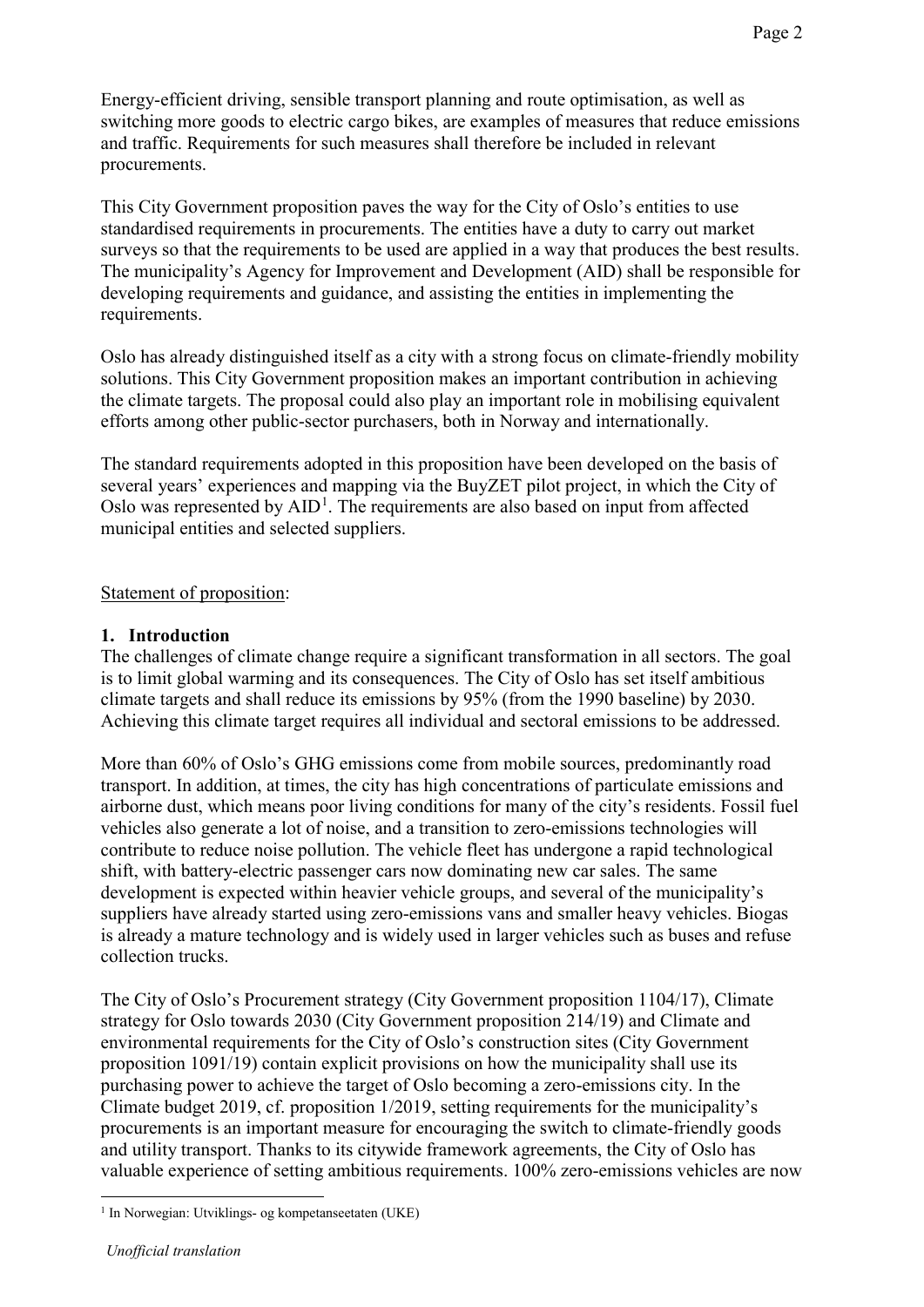used to carry out work for the municipality in an increasing number of the agreements. Biogas or other biofuels are used in several of the agreements where zero-emissions vehicles are not feasible. This has been achieved by scoring zero-emissions vehicles and biofuels highly on the "Environmental performance" award criterion in procurements.

Since November 2018, the Agency for Improvement and Development (AID) has published recommended requirements for transport on the municipality's online procurement guidance. This practice will continue, but the requirements will be further tightened and made mandatory. Guidance will be drawn up to accompany the requirements. This shall ensure better general compliance with the adopted Standard requirements across the municipality.

## **The main purpose of this City Government proposition is to contribute in realising the City Government's climate targets and ambitions set out in the City Government declaration and the municipality's Climate budget, Climate strategy and Procurement strategy. This shall be achieved by:**

- 1. Emissions reductions: By using the City of Oslo's purchasing power to set strict climate and environmental requirements, direct emissions from transport in the City of Oslo's goods and services procurements will be reduced. The proposal ensures that key points in the Procurement strategy and Climate strategy are followed up in a consistent and coordinated manner in the affected entities.
- 2. Predictability: Setting standard climate and environmental requirements for transport for all jobs carried out for the City of Oslo creates predictability for the suppliers, giving them the opportunity to adapt. The predictability will also help to make major investments in vehicles and infrastructure a safe choice, as the City of Oslo will increasingly be demanding climate- and environmentally friendly solutions in the years ahead.
- 3. Innovation and market development: At present, only limited numbers of large zeroemissions vehicles are available. By requiring such vehicles to be used, the municipality is actively leveraging its purchasing power and thus helping to create a market for zeroemissions technology in an area under development. Requiring use of biogas vehicles safeguards the municipality's investment in using biological waste in a sustainable and resource-efficient way.

## *Mandatory requirements*

Climate and environmental requirements for transport shall be made mandatory in all of the municipality's procurements that include a transport element. The requirements relate to the last final part of the transport of goods or services to the municipality's locations, often referred to as the "last mile". Requirements and guidance shall be published in the municipality's online procurement guidelines.

## *Access to infrastructure*

An increase in the number of battery-electric, hydrogen and biogas vehicles will require continued expansion of and investment in infrastructure. To achieve a successful transition to these fuels, the municipality must continue the work under way to establish energy stations and to expand charging infrastructure in the city.

## *Dialogue with suppliers*

The requirements being adopted in this proposition have been developed on the basis of experience from previous procurements and input from suppliers. The work has been carried out in the context of implementation of the BuyZET project, a European collaboration project that aims to find innovative methods for achieving reductions in emissions and transport volumes from procurements. Feedback from suppliers is that they want to take part in the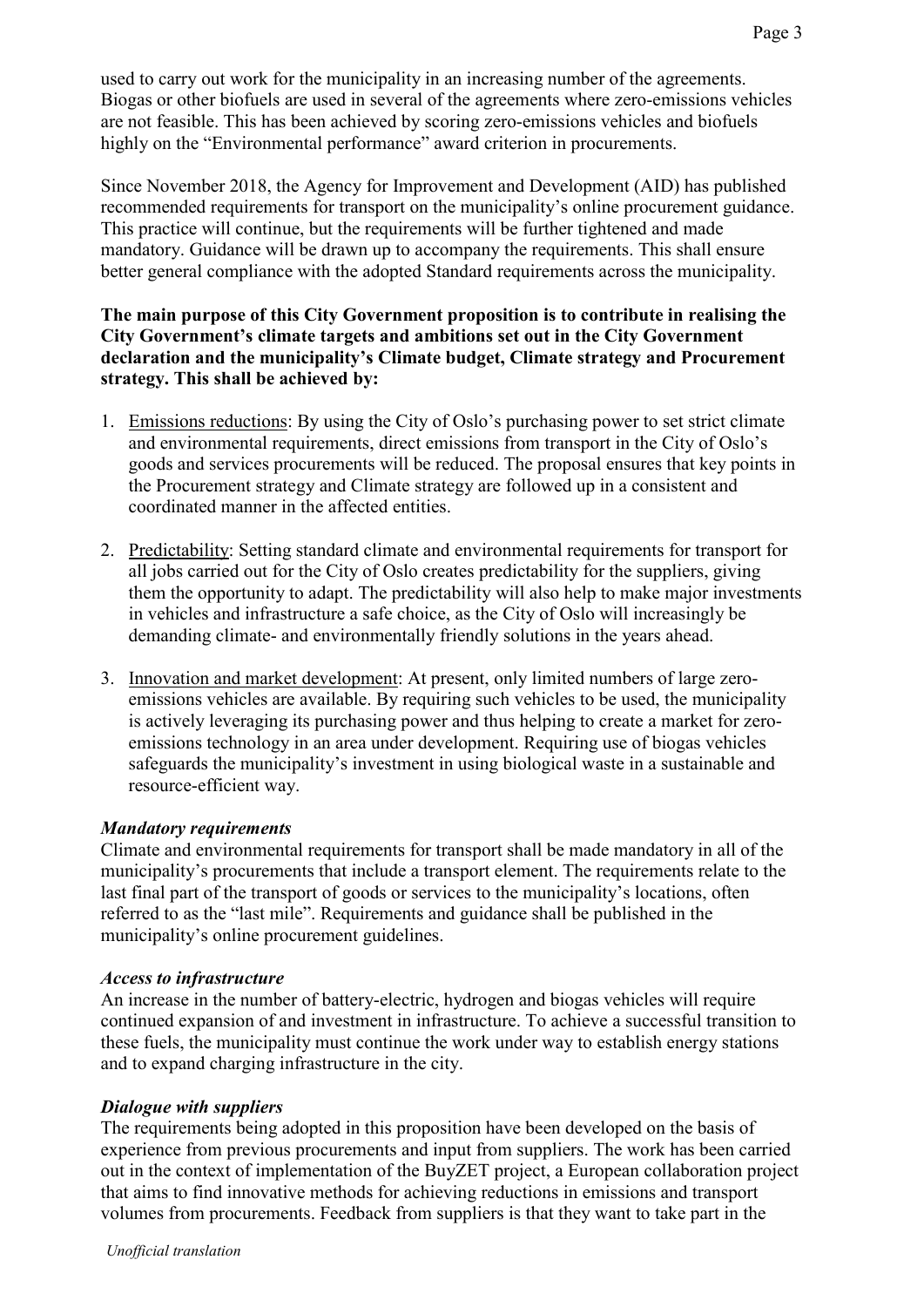Green Shift by investing in vehicles and that they are positive about being evaluated on this criterion in competitive tendering.

### *Stepping up requirements*

Requirements for vehicles and fuel shall either be able to be set as a minimum requirement or used as an award criterion in procurements. It is assumed that from 2025, the market will be mature and there will be a sufficient number of suppliers such that from this time only a minimum requirement will be used, stating that all vehicles working for or delivering to the City of Oslo must either be zero-emissions or use biogas. Until 2025, however, it is possible for (some of) the requirements to be applied as award criteria if, based on the market survey, it is not considered that using minimum requirements would ensure a sufficient number of relevant tenders in the competition.

In addition, contractual requirements shall be set to ensure compliance with requirements set in the tender and agreed performance in the contract period.

#### *Guidance for purchasers*

To succeed in achieving the municipality's climate and environmental targets, climate and environmental requirements must have a strong focus and be prioritised throughout the procurement process. In addition to setting environmental requirements, market surveys must be conducted in the planning phase and suppliers must be followed up after new contracts have been signed.

Market surveys shall provide the premise for which climate and environmental requirements are to be used. This requires the City of Oslo, as the Principal, to enter into dialogue with the market to a greater extent than previously to be able to identify which transport solutions the suppliers can use. Market dialogue is also an ideal arena for creating predictability in terms of the municipality's expectations of the supplier market.

It is extremely important to ensure that the municipality's suppliers actually deliver the solutions they offered in the competition and conform to the requirements they have committed to in the contract. The City of Oslo shall follow up suppliers and require documentation to show that the vehicles and fuel types the suppliers included in their tenders are actually being used. This follow-up shall be based in the contractual clauses presented in this proposition. Methodologies and routines that the municipality's entities should use for contract follow-up shall be presented in more detail in the guidance on the requirements.

## **2. Definitions**

| <b>Definitions</b>             |                                                                                                                                                                                                                                                                                                                                    |
|--------------------------------|------------------------------------------------------------------------------------------------------------------------------------------------------------------------------------------------------------------------------------------------------------------------------------------------------------------------------------|
| Fossil-free                    | Fuel that does not emit new $CO2$ to the atmosphere in use. Fossil-free fuels<br>in this context are biodiesel, bioethanol, biogas, electricity and hydrogen.                                                                                                                                                                      |
| Zero-emission                  | Fuel that does not produce any form of emissions in use, neither $CO2$ nor<br>other gases that affect local air quality (such as particulate emissions and<br>airborne dust). Zero-emission fuels are electricity and hydrogen. Zero-<br>emission vehicles include battery-electric vehicles and vehicles that run on<br>hydrogen. |
| European<br>emissions standard | Type approval of all new vehicles and new engines for vehicles. The Euro<br>requirements specify the maximum emissions from new vehicle engines in<br>order to be approved for sale in EU member states. European emissions                                                                                                        |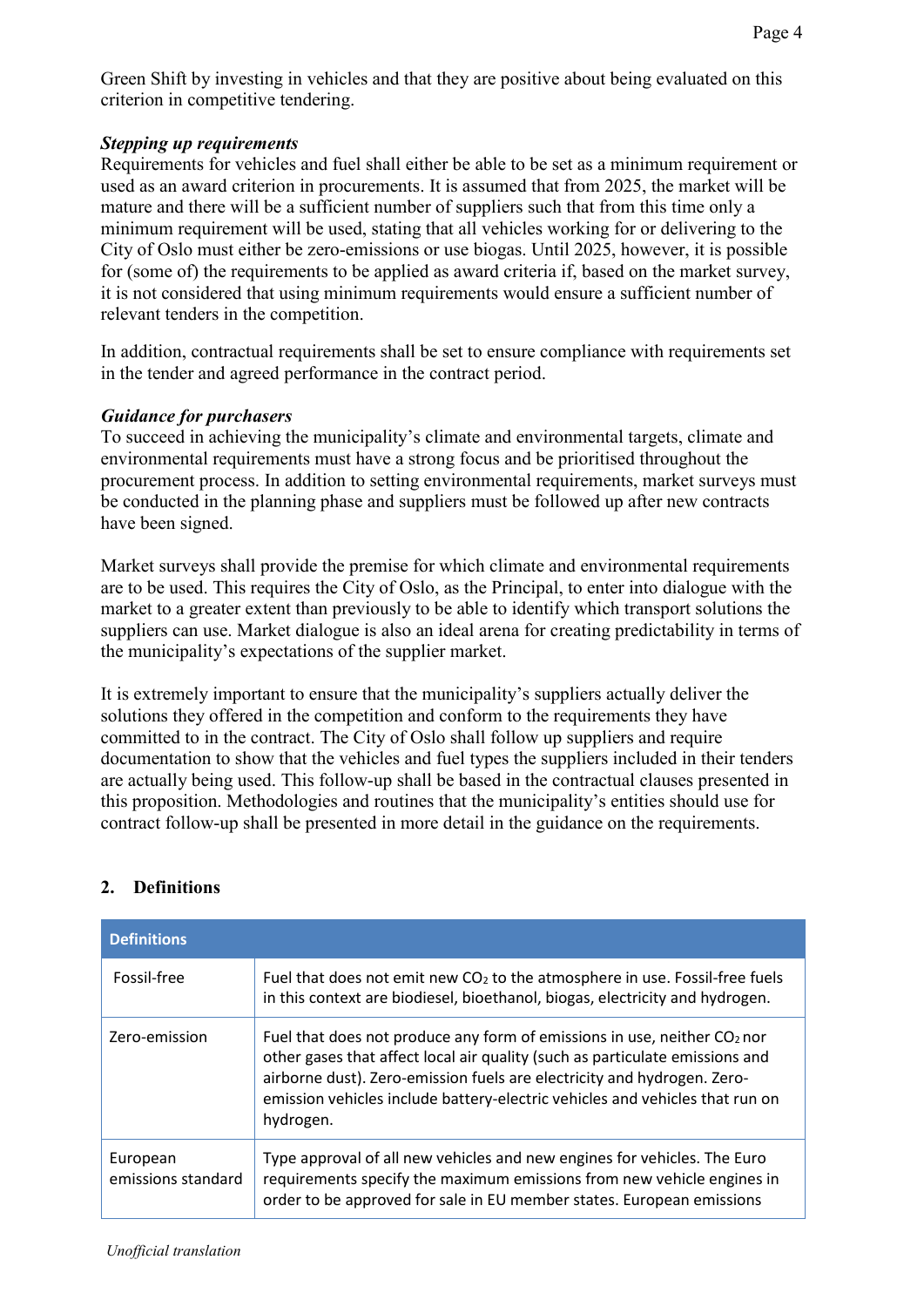|                        | standards only set requirements for emissions that primarily affect local air<br>pollution (such as particulate emissions and airborne dust). No requirements<br>are set for CO <sub>2</sub> emissions. Incorporated in chapter 25 of the Norwegian<br>Vehicle Regulations. |
|------------------------|-----------------------------------------------------------------------------------------------------------------------------------------------------------------------------------------------------------------------------------------------------------------------------|
| Minimum<br>requirement | Description of the properties required of the product/service to be<br>procured.                                                                                                                                                                                            |
| Award criteria         | The properties in the tenders that must be considered to determine which<br>tender will win the competition.                                                                                                                                                                |
| Contractual clauses    | The general and special terms and conditions that apply to the contract.                                                                                                                                                                                                    |

# **3. New requirements**

Climate and environmental requirements for transport are formulated as a combination of minimum requirements, award criteria and contractual clauses. Which requirements are to be included will depend on the specific procurement and the Supplier's maturity. For vehicles and fuel, there are two variants: minimum requirements and award criteria. From 2025, all jobs and deliveries for the City of Oslo shall be carried out using zero-emissions or biogas vehicles.

The requirements shall be used for all procurements that include transport and apply to procurements worth over NOK 500,000 excl. VAT.

The requirements may be waived in innovative procurement processes, provided that efforts are made to perform the contract using zero-emissions or biogas vehicles.

To ensure that suppliers to the City of Oslo transition to zero-emissions or biogas vehicles, the following text shall be included in tenders:

## *Notice of tightening of requirements from 2025*

*From 1 January 2025, all deliveries to/jobs for the City of Oslo that include transport shall be carried out using zero-emissions (i.e. battery-electric or hydrogen) or biogas technology that as a minimum meets the requirements of Euro 6/VI according to the European emissions standards. [The transition to vehicles with the specified fuel technologies shall be included in the price for the work.]*

The last sentence in brackets is to be included for contracts that start before 2025 and where the term of the contract extends into 2025. Achievement of and compliance with this must be included as part of the follow-up for each individual contract. This notice is not required for contracts starting after 31 December 2024, after which *minimum requirement I* shall be used.

## *3.1. Minimum requirement*

*I. All vehicles that are to be used in connection with performance of this contract shall either be zero-emissions (i.e. battery-electric or hydrogen) or biogas vehicles that as a minimum meet the requirement for Euro 6/VI according to the European emissions standards.*

The minimum requirement shall be imposed in procurements where market surveys show that at least three suppliers can use zero-emissions or biogas vehicles. Suppliers can choose themselves which of these technologies shall be used to perform the contract. If the minimum requirement is used, there shall be no evaluation in terms of vehicle or fuel. If the market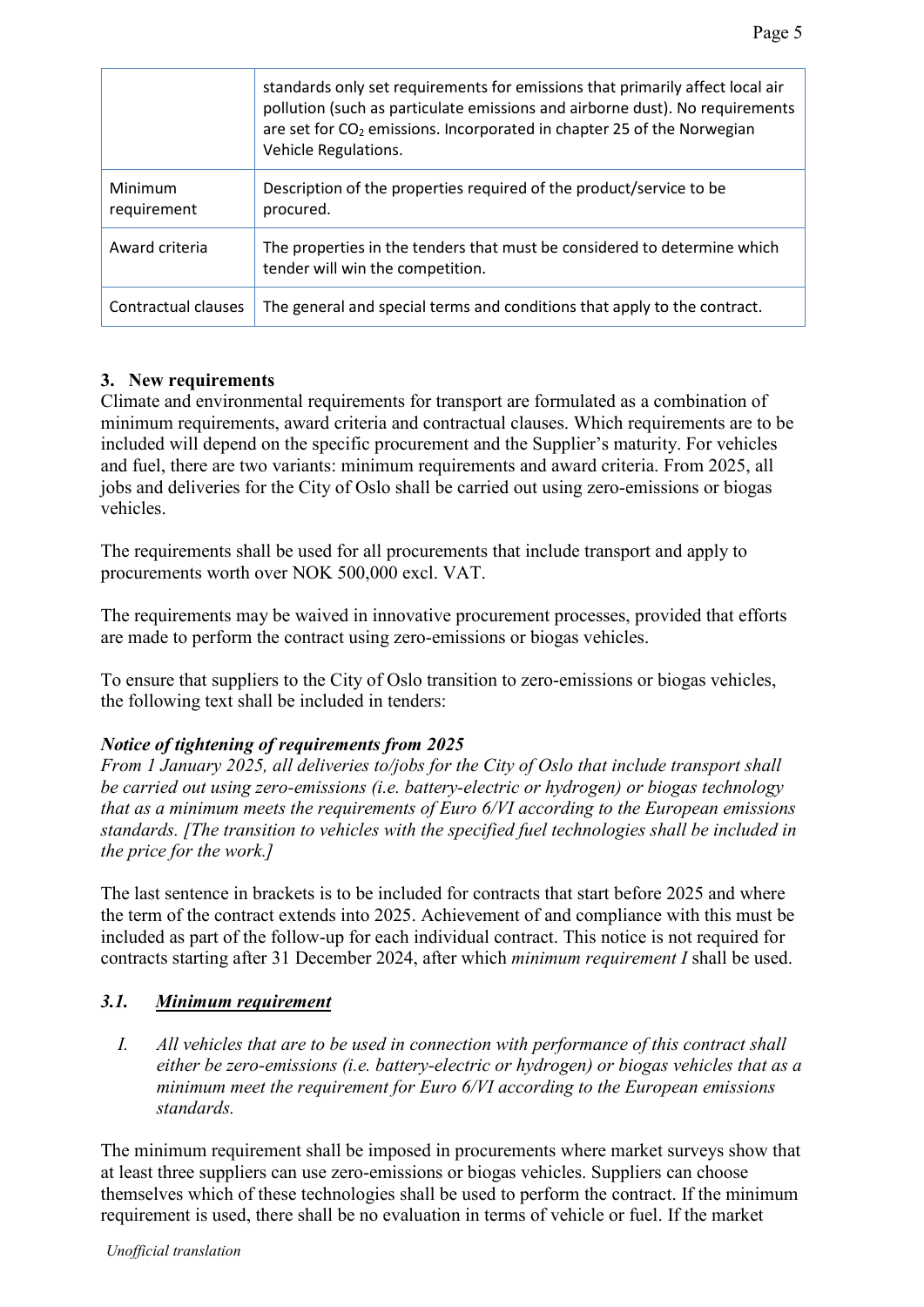survey shows there is not a sufficient number of relevant suppliers in the market to ensure an adequate competition, climate and environmental requirements shall be applied as award criteria.

However, from 1 January 2025, it will be mandatory to set the adopted requirements as minimum requirements. It is assumed that from this date the market will be sufficiently mature for the requirements to be set as minimum requirements. The European emissions standard required for biogas vehicles shall be made more rigorous in line with development and market adoption. The same applies to the contractual clauses.

## *II. Passenger cars (vehicle group: M1) shall not be used to transport [goods, products, equipment, machinery] when performing the contract.*

The minimum requirement is voluntary and is used in procurements where it is appropriate to avoid passenger cars being used for transport purposes instead of vans or heavy vehicles. The text in brackets is adapted to the individual competition.

## **3.2. Award criterion**

Pursuant to section 7-9 of the Norwegian Public Procurements Regulation, environment should be given a minimum weighting of 30% where it is used as an award criterion. The "Environmental performance" award criterion may encompass more than emissions from transport. It may also be appropriate to set environmental requirements for products, materials, raw materials, tools or other aspects of the manufacturing, use or disposal phase for what is being procured.

The transport volume in the municipality's contracts varies significantly in scope and character. In the case of transport services, the choice of vehicle will often have the greatest significance for emissions. Where procurements of goods are concerned, the biggest GHG emissions or the biggest environmental impact may also be linked to the product itself.

In the case of socially critical transport services, for example waste collection and snow clearing, it is extremely important that a high environmental weighting is not at the expense of quality criteria and the suppliers' implementation capacity.

It is recommended that the "Environmental performance" award criterion is given a minimum weighting of 30%. Transport as a subcriterion shall not account for less than 15% of the total weighting. If the minimum requirement concerning zero-emissions and biogas vehicles is used, the requirement for transport to be used as an award criterion ceases to apply.



*Figure showing a possible breakdown of the subcriteria in the "Environmental performance" award criterion.*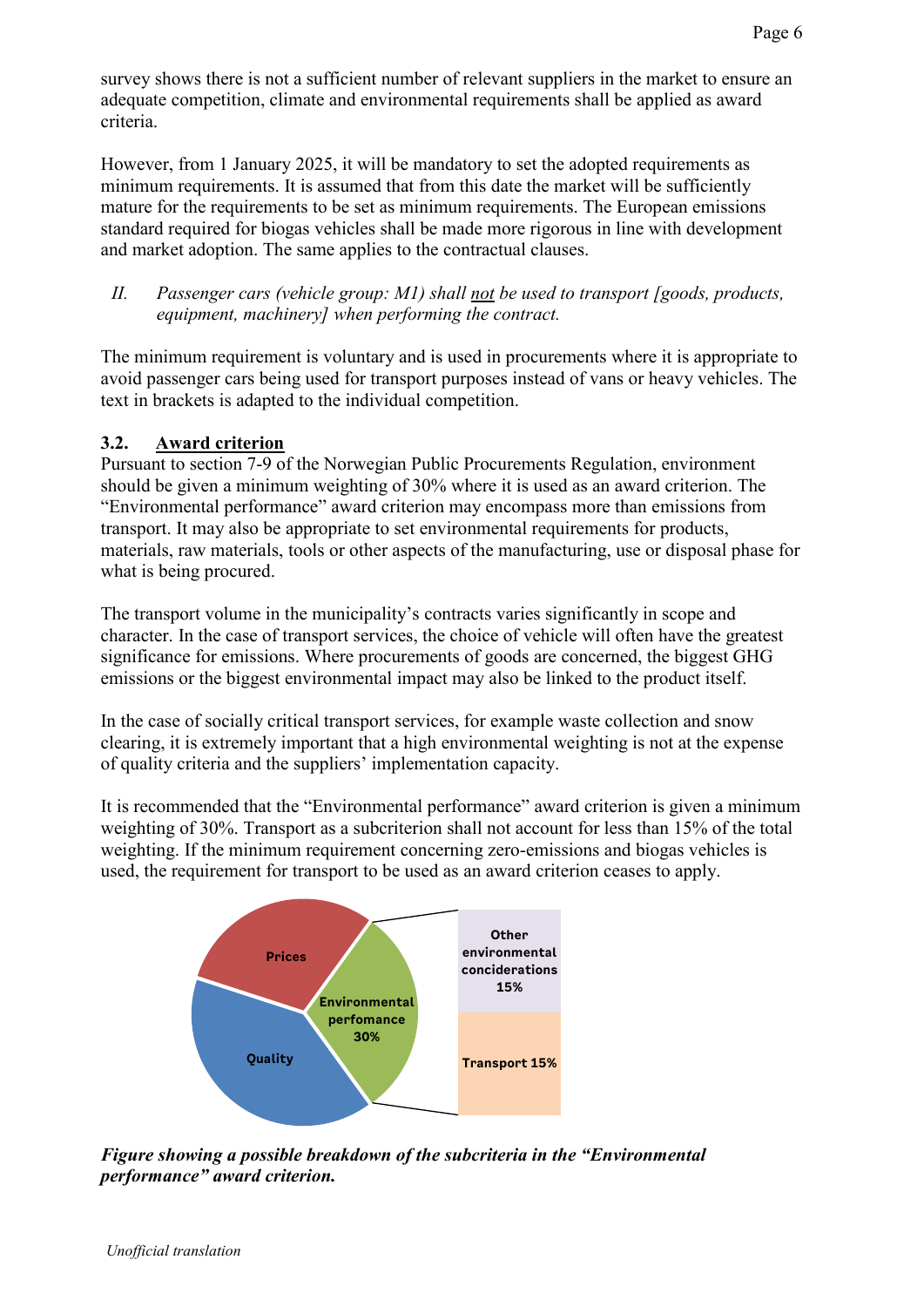There are two subcriteria for transport that may be relevant in the evaluation:

- Climate-friendly vehicles
- Route optimisation

# I. *Climate-friendly vehicles*

*In the evaluation, the Supplier is scored on use of climate-friendly vehicles [and/or electric bikes] in the contract period. See "Appendix xx: List of vehicles" for detailed information.*

The award criterion relates to the vehicles and fuel types that the suppliers are to use in the contract period. The text in brackets shall be included for procurements of goods and any other procurements where it is possible to deliver goods by electric bike.

Vehicles will be given a score based on the fuel technologies used, ranked as follows:

- 1. Battery-electric and hydrogen
- 2. Biogas
- 3. Other biofuel

The prioritisation of fuel types shall follow the technological development and can be adjusted if new fuel types with greater climate benefits are introduced in the market. An evaluation model will be found in the guidance on the standard requirements.

In some procurements, getting a sufficient number of relevant tenders may be challenging if the award criterion is used in combination with a contract clause stipulating a minimum of Euro 6/VI according to the European emissions standards. There is an opening here for suppliers to use European emissions standard 5/V and be given a higher score for using a higher emissions standard.

## *II. Route optimisation*

*In the evaluation, the Supplier is scored on planning and optimising transport in the contract period. The Supplier shall append a description including: - Account of the systems and routines/responsibilities the Supplier and/or* 

*subcontractor have/has for route optimisation.*

*- Which input data is used in the systems and how the systems are used to improve environmental performance by selecting optimal solutions during operation, and how the systems facilitate further improvements in planning routes. For example, this could be by means of reducing transport by selecting optimal routes, increasing the percentage utilisation of the volume (occupancy/volume of goods) in vehicles, improving operating patterns/driving behaviour or other measures with a positive impact.*

Route optimisation requirements shall be used in procurements where deliveries are made or work is performed at regular intervals at specific addresses and where the Supplier or subcontractor is responsible for planning the routes. The requirement can be used for both transport services and goods procurements. A standardised evaluation model shall be used.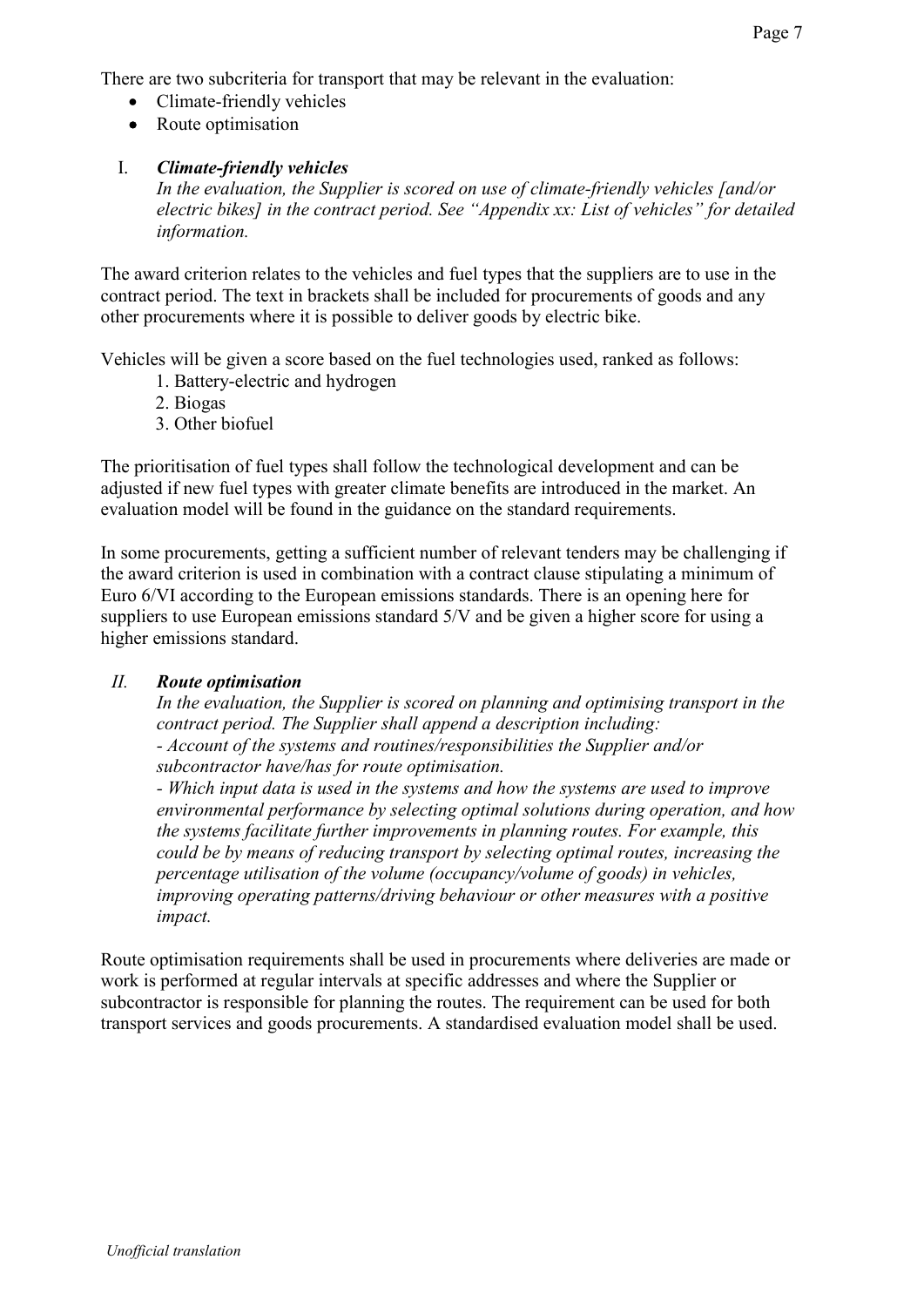The following contractual clauses shall be applied in the municipality's contracts that include transport:

# *I. Vehicle and fuel*

*In performing the contract, the Supplier undertakes only to use vehicles that are either zero-emissions (i.e. battery-electric or hydrogen) or biogas vehicles that as a minimum meet the requirements for Euro 6/VI according to the European emissions standards. The Supplier shall at all times be able to account for the vehicles being used and, at the Principal's request, forward a copy of the vehicles registration document.*

This contractual clause shall be included if the minimum requirement concerning zeroemissions and biogas vehicles is being used.

# *II. Vehicle and fuel*

*The Supplier undertakes to use the vehicle technologies and/or fuel types specified in the tender submission. New vehicles or fuel types that are introduced in the course of the contractual relationship shall be at least as climate- and environmentally friendly as originally agreed. The number of vehicles used for the contract may be increased or reduced, provided there is no increase in the total environmental impact.*

*The Supplier may not introduce vehicles or make other changes that would have led to a lower score in total for the award criteria. The Principal shall be notified in advance of changes to vehicles or transition to other fuel types. All vehicles that are used for this contract shall as a minimum meet the requirements for Euro 6/VI according to the European emissions standards. The Supplier shall at all times be able to account for the vehicles being used and, at the Principal's request, forward a copy of the registration document.*

The contractual clause shall be included when the tender is evaluated on the criteria of climate-friendly vehicles and fuel. The requirement for Euro 6/VI according to the European emissions standards may be set at a lower standard in contracts where market surveys show that suppliers do not have vehicles available that meet the requirements of Euro 6/VI.

# *III. Hydrogen*

*If the Supplier has committed to using hydrogen vehicles for this contract, the Supplier shall at all times be able to submit documentation showing that renewable hydrogen has been procured. The documentation may include the following information: fuel producer, fuel supplier, quantity, origin and certification.*

# *IV. Biogas*

*If the Supplier has committed to using biogas vehicles for this contract, the main rule is that the vehicles shall use biogas and not natural gas as fuel. A blend including natural gas is only acceptable in specific cases where 100% pure biogas is not available in the market. The Principal shall be informed if this situation arises. The Supplier shall at all times be able to submit documentation showing that an adequate quantity of biogas has been procured. The documentation may include the following information: fuel producer, fuel supplier, quantity, origin and certification.* 

*If the Supplier has committed to using biogas for this contract, the fuel used shall meet the EU sustainability criteria\* for biofuels. The Supplier shall at all times be able to submit documentation showing that an adequate quantity of biogas has been*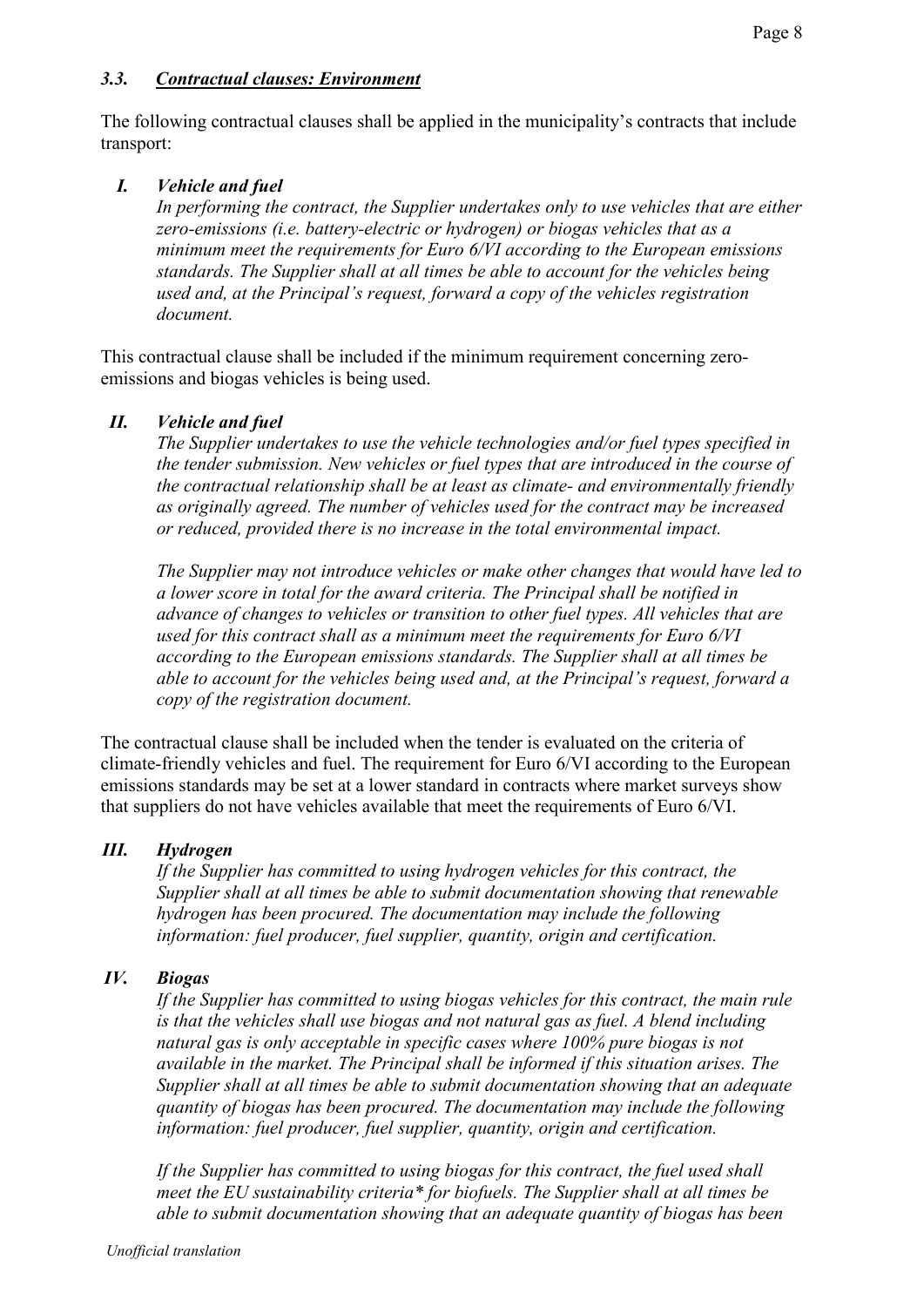*procured and that this has been produced sustainably. The documentation may include the following information: fuel producer, fuel supplier, quantity, origin and certification. \* Sections 3-6 to 3-9 of the Regulations relating to restrictions on the use of chemicals and other products hazardous to health and the environment (Product Regulations).*

### *V. Biofuel*

*If the Supplier has committed to using biofuel for this contract, the fuel used shall meet the EU sustainability criteria\* for biofuel. The Supplier shall at all times be able to submit documentation showing that an adequate quantity of biofuel has been procured and that this has been produced sustainably.*

*The documentation may include the following information: fuel producer, fuel supplier, quantity, origin and certification.*

*\* Sections 3-6 to 3-9 of the Regulations relating to restrictions on the use of chemicals and other products hazardous to health and the environment (Product Regulations).*

This contractual clause is omitted if minimum requirements are imposed for zero-emissions and biogas vehicles.

### *VI. Energy-efficient driving*

*Drivers who deliver for or on behalf of the Supplier shall have completed a course in energy-efficient driving (eco-driving or equivalent). In the case of drivers who have not already completed such a course, this shall be done no later than six months from the start of the contract. This requirement also applies to new drivers who start work after the contract has entered into force. These drivers shall complete an equivalent course within six months of taking up their position. The Supplier shall at all times be able to document that drivers have completed a course, or shall do so, and that new drivers have been enrolled on a course.*

This clause in the contract may be omitted if courses in energy-efficient driving are not widespread in the procurement area.

#### *VII. Multiple concurrent contractual relationships*

*If the Supplier has other concurrent contractual relationships with the Principal, the parties may agree on coordination/coordinated delivery of all or parts of the different contracts. Deviations from the Supplier's tendered solution for transport for this contract is only permitted if the total environmental impact is reduced as a result of such a change.*

#### *VIII. Changed delivery terms*

*The Principal may, in consultation with the Supplier, choose to waive any provisions concerning delivery times/job time for all or parts of the contract in order to achieve more efficient deliveries by avoiding driving at rush hour or making other changes. The consequences this will have for the surrounding area/neighbours shall be thoroughly investigated, and their views taken into account before such a scheme can be initiated, as a change of this kind may have negative consequences for HSE and lead to unwanted traffic and noise for the area around the delivery location/place of work.*

### *IX. Idling*

*The Supplier shall strive to minimise idling. Idling shall not occur at the Principal's addresses.*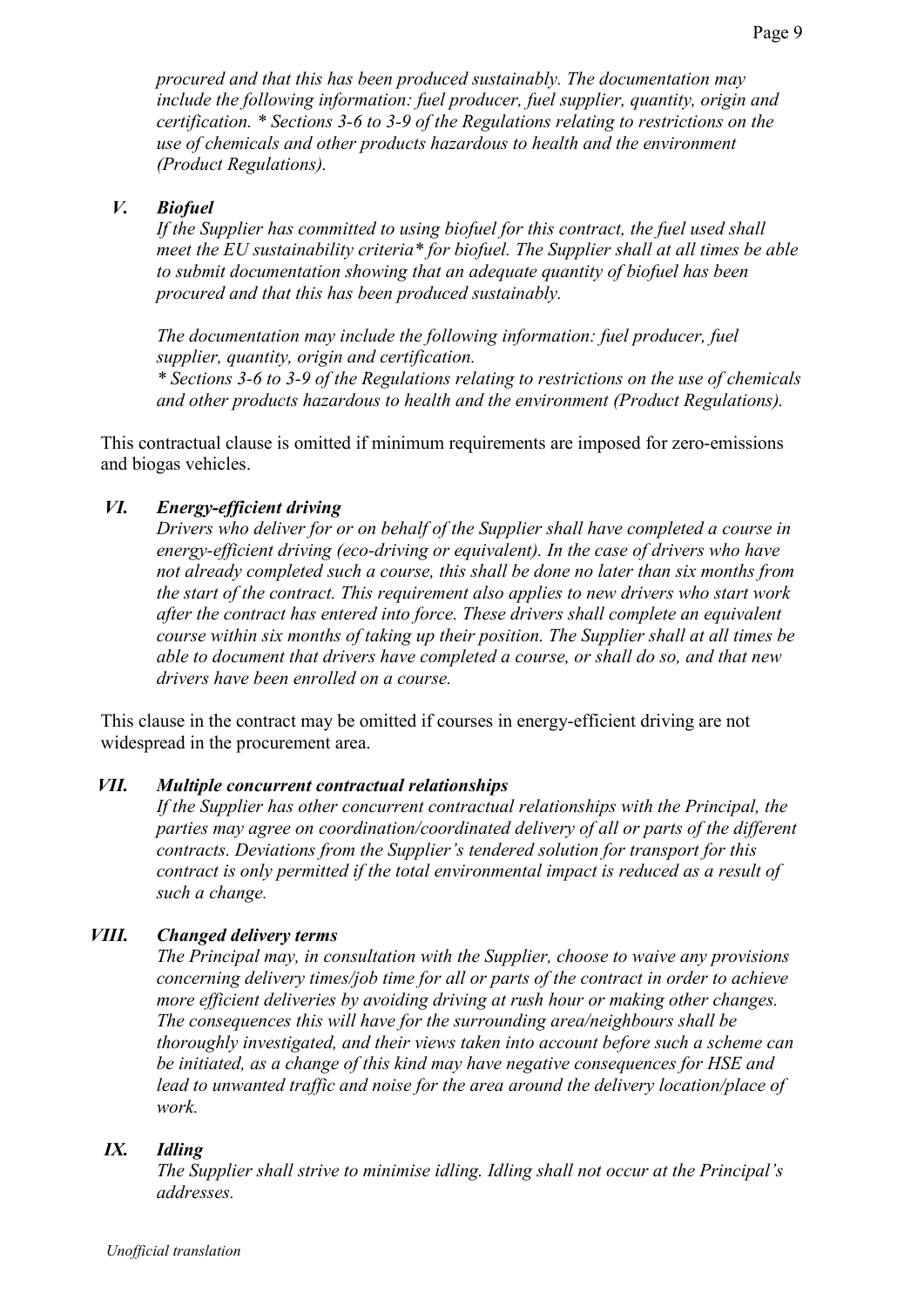# *X. Exemptions*

*The Principal may grant a dispensation from all or parts of contractual clause I., II., III., IV., V. and VI. if the Supplier can document that the market situation makes it impossible to fulfil the requirement. Dispensation shall be given in writing and state, among other things, the time and scope of the dispensation.* 

## *XI. Breach of environmental provisions*

*If the Supplier fails to fulfil one or more of the environmental requirements or does not deliver in accordance with the tender description, the Principal may levy a daily penalty for as long as the breach continues. The daily penalty for minor breaches of environmental provisions is NOK x excl. VAT per workday. The daily penalty for more serious breaches of environmental provisions, such as deviations from agreed vehicle or fuel technologies, is NOK x excl. VAT per workday.* 

*In the case of repeated or gross breaches of the environmental provisions, the Principal may revoke the contract with immediate effect.*

The procurements covered by these requirements vary in character, size and scope. The level of the daily penalty must therefore be considered by the Principal on a case-by-case basis.

## **4. Guidance and evaluation**

The Agency for Improvement and Development (AID) shall draw up guidance for the municipality's buyers, describing the necessary evaluations linked to use of the requirements. This will concern which requirements are to be used, the weighting given to environmental aspects and other relevant information. AID will also draw up the necessary documents that shall be included as an appendix to the competition documents and a spreadsheet for evaluating the "Environment" award criterion.

Minor changes will be made to the requirements and the guidance as the City of Oslo gains experience in using them.

AID will offer guidance and technical assistance in connection with implementing new standard requirements. The initiative will also be taken for coordinated market dialogue to communicate the content of requirements and identify possible challenges linked to implementation.

## **5. Documentation and follow-up**

The Supplier is required to be able to document that they can meet the requirements in the competition and during the contract period. AID is responsible for drawing up guidance on the routines and documentation to be used in contract follow-up.

#### **6. Legislation and regulations, previous resolutions**

Minimising environmental impact has its basis in Section 7-9 of the Norwegian Public Procurements Regulation. This states that in cases where environmental aspects are used as an award criterion, the standard weighting should be 30%.

#### City of Oslo Climate budget 2019, cf. proposition 1/2019, chapter 2:

Minimum requirements, possibly adapted award criteria that reward climate-friendly solutions, will be used to stimulate changes in the suppliers' vehicle fleets. Requirements for route optimisation and coordination of goods to ensure climate-efficient deliveries will be evaluated, including the possible HSE aspects of imposing such requirements.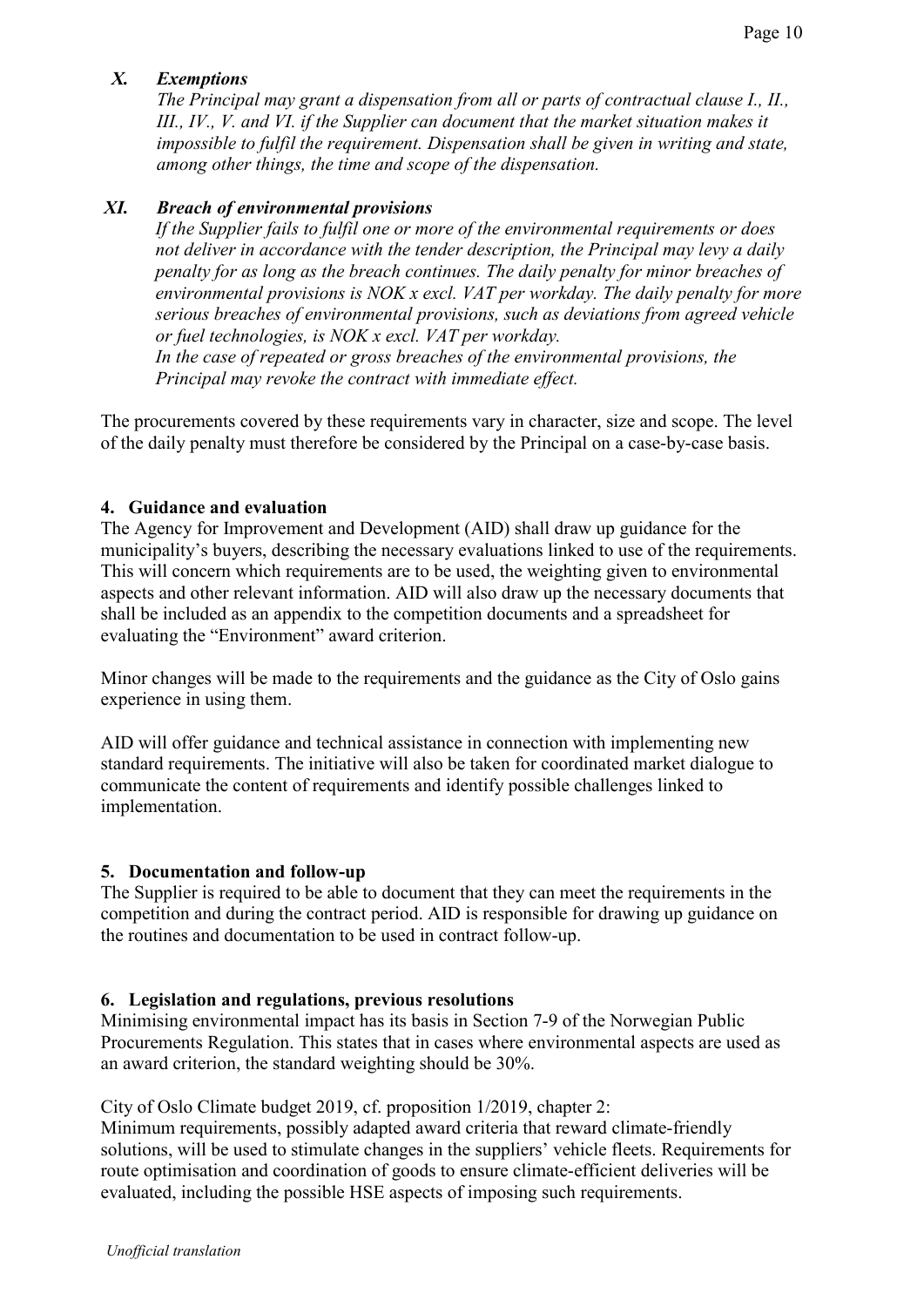City of Oslo Procurement strategy, cf. City Government proposition 1104/17: Subtarget 2:

The City of Oslo's procurements shall make Oslo a greener city.

Vehicles and construction machinery used to perform work for the City of Oslo shall as a rule use zero-emissions technology.

Climate strategy for Oslo leading up to 2030, cf. City Government proposition 214/19 (discussed by the City Council in autumn 2019):

Priority area 5:

Use purchasing power to demand zero-emissions or biogas-powered vehicles as a general rule. In procurements for transport services, the City of Oslo shall set requirements for use of renewables, preferably electricity, hydrogen or biogas. The necessary guidance shall be drawn up on how to include climate requirements in the procurement documents.

## **7. Economic and administrative consequences**

Slightly higher costs are expected in connection with the introduction of zero-emissions and biogas vehicles for contracts where this is not yet widespread. This will apply in particular to contracts where large vehicles are used. To achieve a successful transition to hydrogen and biogas, some investments in infrastructure may also be necessary to stimulate suppliers to make the switch. In the long term however, the operating costs may fall, as using new energy sources may be more reasonable and more efficient than those that have traditionally been used.

## **8. Authority to pass resolutions**

Pursuant to Section 3-9 of proposition 186/19 Regulations for the City Government, the City Council has authorised the City Government to pass administrative regulations concerning the administration's support functions. Section 3-2, second paragraph of the Regulations states that the City Government may delegate to its members the authority to pass resolutions in matters that do not set precedents.

## The Vice Mayor for Finance recommends that the City Government pass the following resolutions:

- 1. All of the City of Oslo's entities shall use standard climate and environmental requirements for transport in goods and services procurements pursuant to the appendix to the proposition (*Standard climate and environmental requirements for transport for the City of Oslo's goods and services procurements),* including:
	- *a.* Minimum requirement stating that zero-emissions or biogas vehicles shall be used *(shall be used if at least three suppliers can deliver using these technologies)*
	- b. Minimum requirement stating that passenger cars shall not be used to transport goods *(used in current procurements, cf. guidance)*
	- *c.* Award criterion for climate-friendly vehicles *(shall be used when the minimum requirement for zero-emissions or biogas vehicles is not relevant)*
	- d. Award criterion for route optimisation *(used in current procurements, cf. guidance)*
	- e. Standard contractual clauses:
	- i. Vehicle and fuel, linked to minimum requirement for zero-emissions and biogas vehicles *(shall be used if minimum requirement a. is used)*

ii. Vehicle and fuel, linked to "Environmental performance" award criterion *(shall be used if award criterion c. is used)*